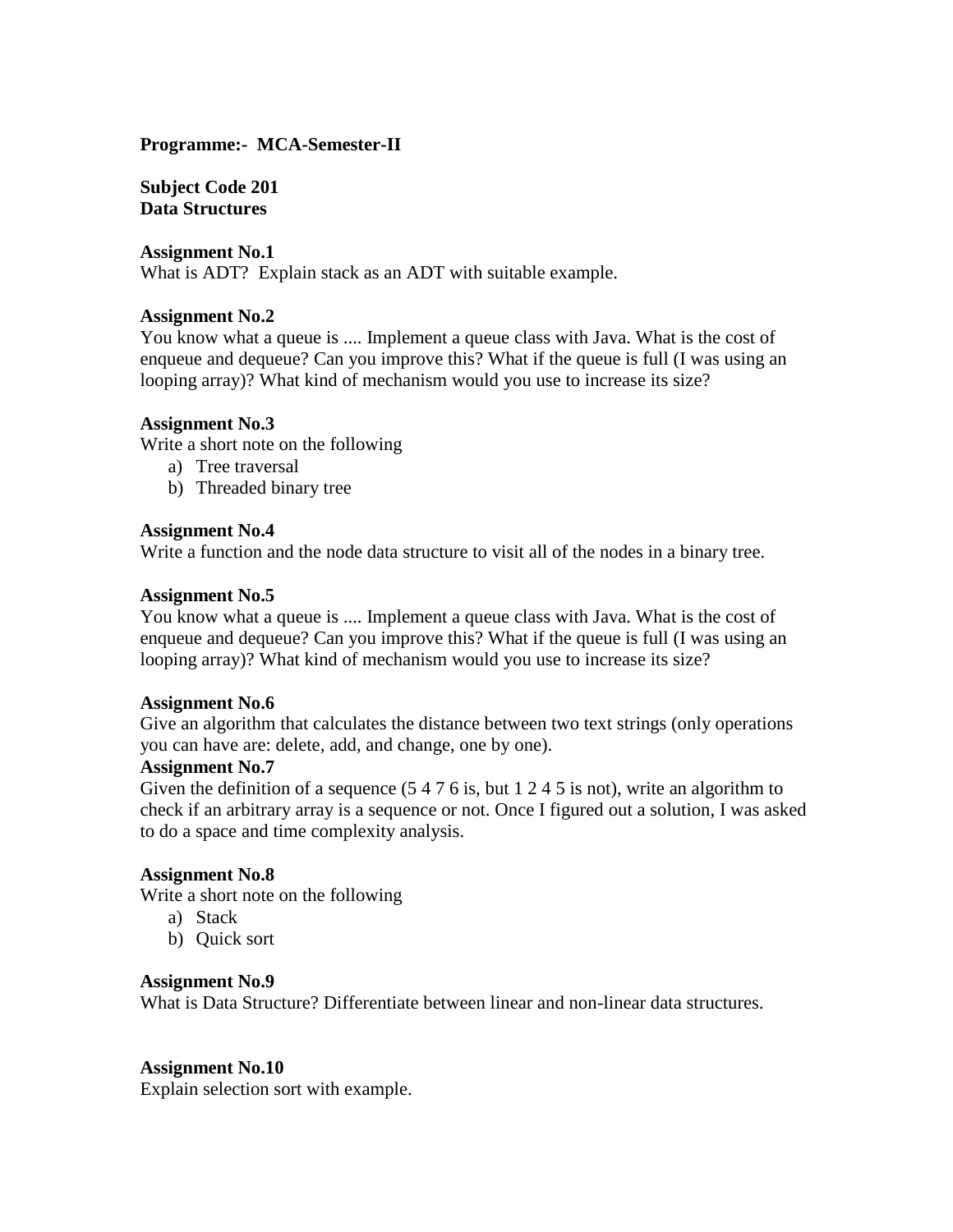# **Subject code 202 Operating Systems**

## **Assignment No.1**

Define operating system. Explain various views of it.

#### **Assignment No.2**

Explain in brief the concept of memory management with and without swapping.

## **Assignment No.3**

Write a short note on the following

- a) Device drivers
- b) Virtual Memory

#### **Assignment No.4**

Explain the mechanism of Inter process communications. What are the situations when two processes need to communicate with each other?

## **Assignment No.5**

Explain in brief the concept of memory management with and without swapping.

#### **Assignment No.6**

What are the measure differences between processes and threads.what are their role in a distributed system.

#### **Assignment No.7**

Write a short note on the following

- a) Performance Monitoring
- b) Device drivers

#### **Assignment No.8**

Write a short note on the following

- a) Swapping
- b) Schedulers

#### **Assignment No.9**

Explain the DMA transfer in detail.

#### **Assignment No.10**

Differentiate between

- a) Implicit tasking and Explicit tasking
- b) Online operating system and Real time operating system.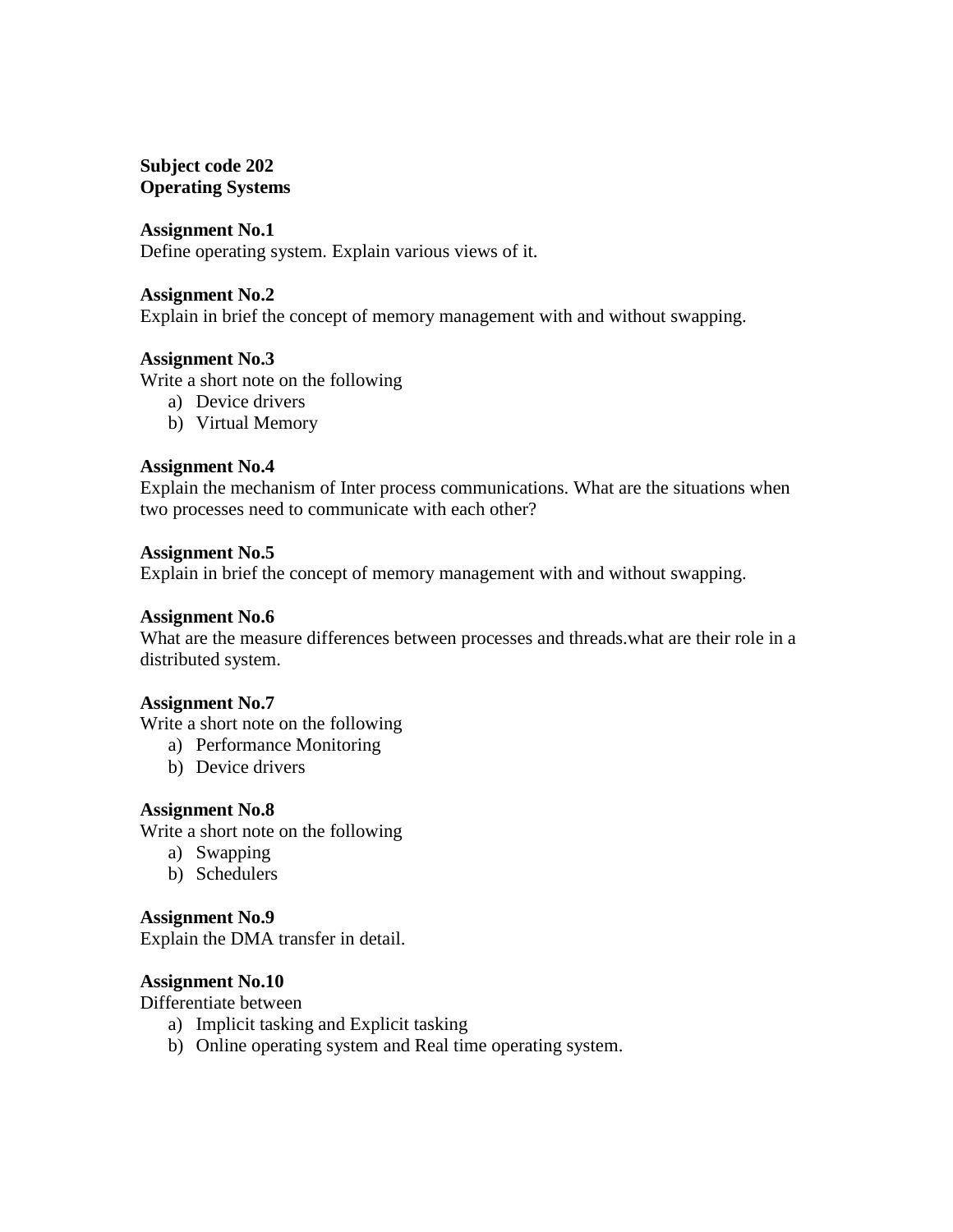# **Subject code 203 Data Base Management Theory**

# **Assignment No.1**

Explain the multilayer architecture of DBMS. How this architecture helps to preserve the data independence.

#### **Assignment No.2**

Explain Relational Model. What are the significance of RDBMS over DBMS.

# **Assignment No.3**

Explain the technique of concurrency control in Distributed database system

# **Assignment No.4**

Explain the multilayer architecture of DBMS. How this architecture helps to preserve the data independence.

# **Assignment No.5**

Explain Codd's Rules for RDBMS.

# **Assignment No.6**

Write a short note on the following

- a) Object oriented database management systems
- b) Integrity constraints

# **Assignment No.7**

Write a short note on the following

a) Tuple b) Table c) Mapping cardinalities d) Primary Key e) MVT

# **Assignment No.8**

What is data independence? Explain the different types of data independence.

# **Assignment No.9**

Concurrency control plays an important role in maintaining a database explain.

# **Assignment No.10**

What are the different categories of data models? Explain in brief.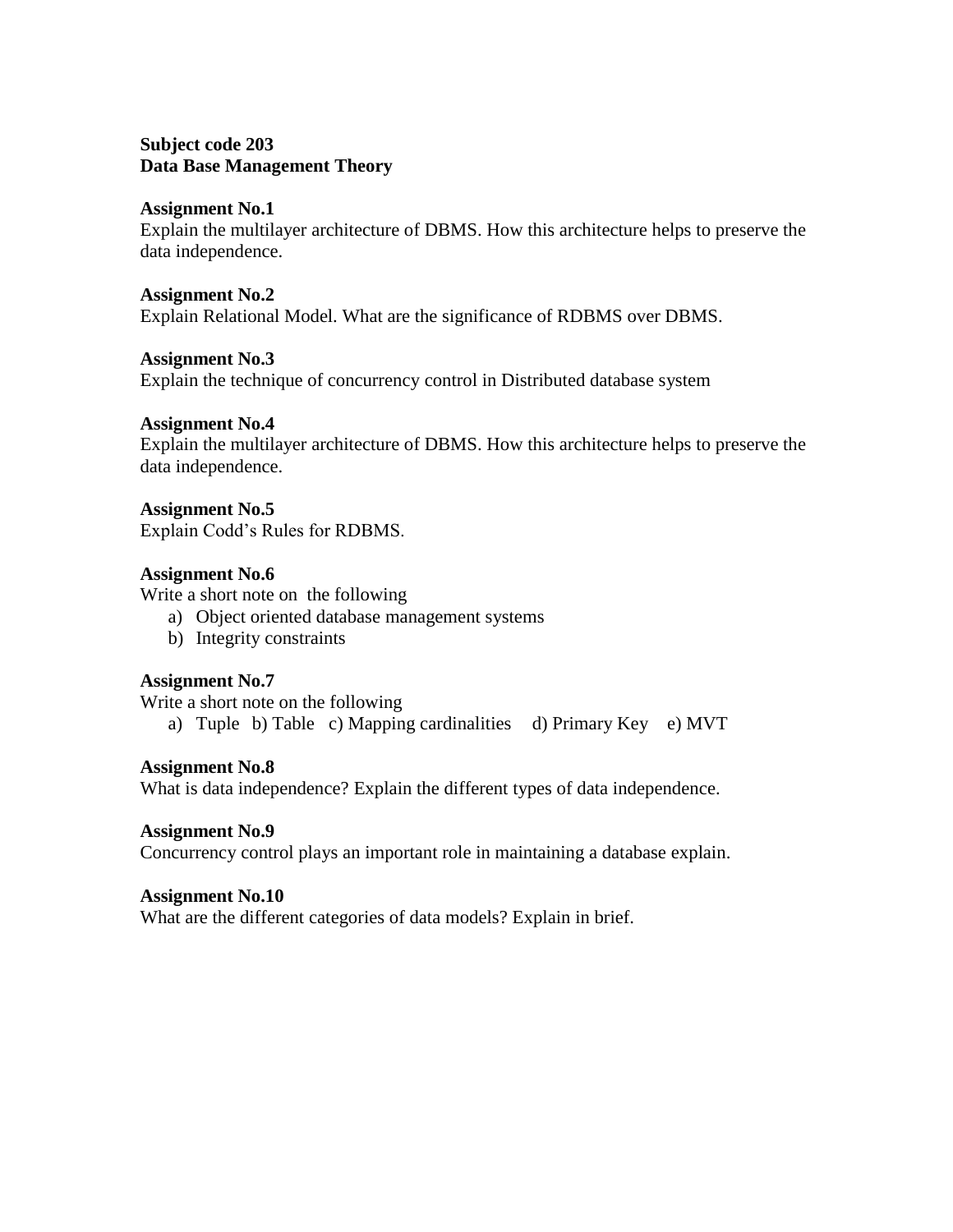# **Subject code 204 Accounting and Management Control Assignment No.1**

Discuss the conventional methods to prepare financial statements.

## **Assignment No.2**

- a) Relevant costs.
- b) Pricing-joint costs
- c) Transfer Price
- d) Fixed Assets

## **Assignment No.3**

Give a brief explanation on management control systems.

## **Assignment No.4**

What are the parameters to be considered to prepare a balance sheet.

## **Assignment No.5**

Write short notes on;

- a) Direct costing.
- b) Break-even Analysis.
- c) Relevant costs.
- d) Pricing-joint costs

# **Assignment No.6**

Give examples of goals  $&$  strategies.

# **Assignment No.7**

Write short notes on;

- a) Fixed costs
- b) Break-even Analysis
- c) Relevant fixed costs
- d) Sunk costs

## **Assignment No.8**

What are the advantages and limitations of MBO?

#### **Assignment No.9**

What are the advantages of a budgetary control system?

## **Assignment No.10**

Distinguish between Capital and Revenue Expenditure with suitable examples.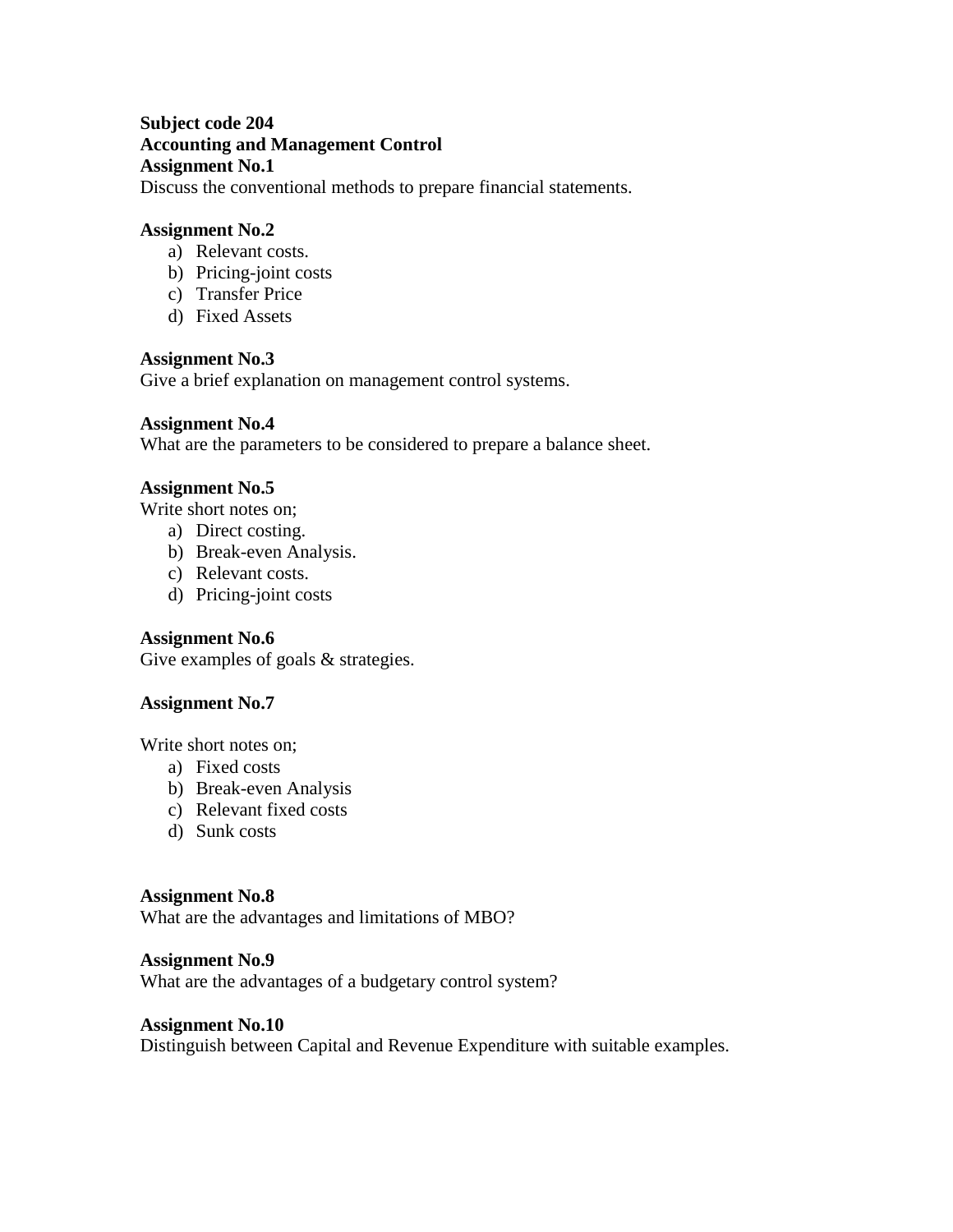# **Subject code 205 Probability & Combinatorics**

#### **Assignment No.1**

a) What do you mean by probability Model, Sample space and on event? Explain probability axioms with consequence.

b) Define Baytes' Rule & Explain it using Example or applications.

## **Assignment No.2**

- a) What is the concept of Random Variable & Distributions Functions?
- b) Find the value of constant K so that: -

$$
f(x) =
$$
  
 $\begin{cases} kx^2 (1-x^3), 0 < x < 1 \\ 0, \text{ otherwise} \end{cases}$  0, otherwise

Is a proper density function of continuous Random variable?

## **Assignment No.3**

a) What do you mean by probability Model, Sample space and on event? Explain probability axioms with consequence.

# **Assignment No.4**

- a) What is the concept of Random Variable & Distributions Functions?
- b) Find the value of constant K so that: -

$$
f(x) = \begin{cases} kx2 (1-x3), 0
$$

Is a proper density function of continuous Random variable?

#### **Assignment No.5**

a) What is Sum & product Rule of combinatorics?

b) Also explain Generalized Permutation & Combination with one application.

# **Assignment No.7**

State and prove Bay's theorem.

# **Assignment No.8**

In how many different ways can two adjacent square be selected from 8X8 chess board if

- i) Squares are of smallest size.
- ii) Squares are of any size.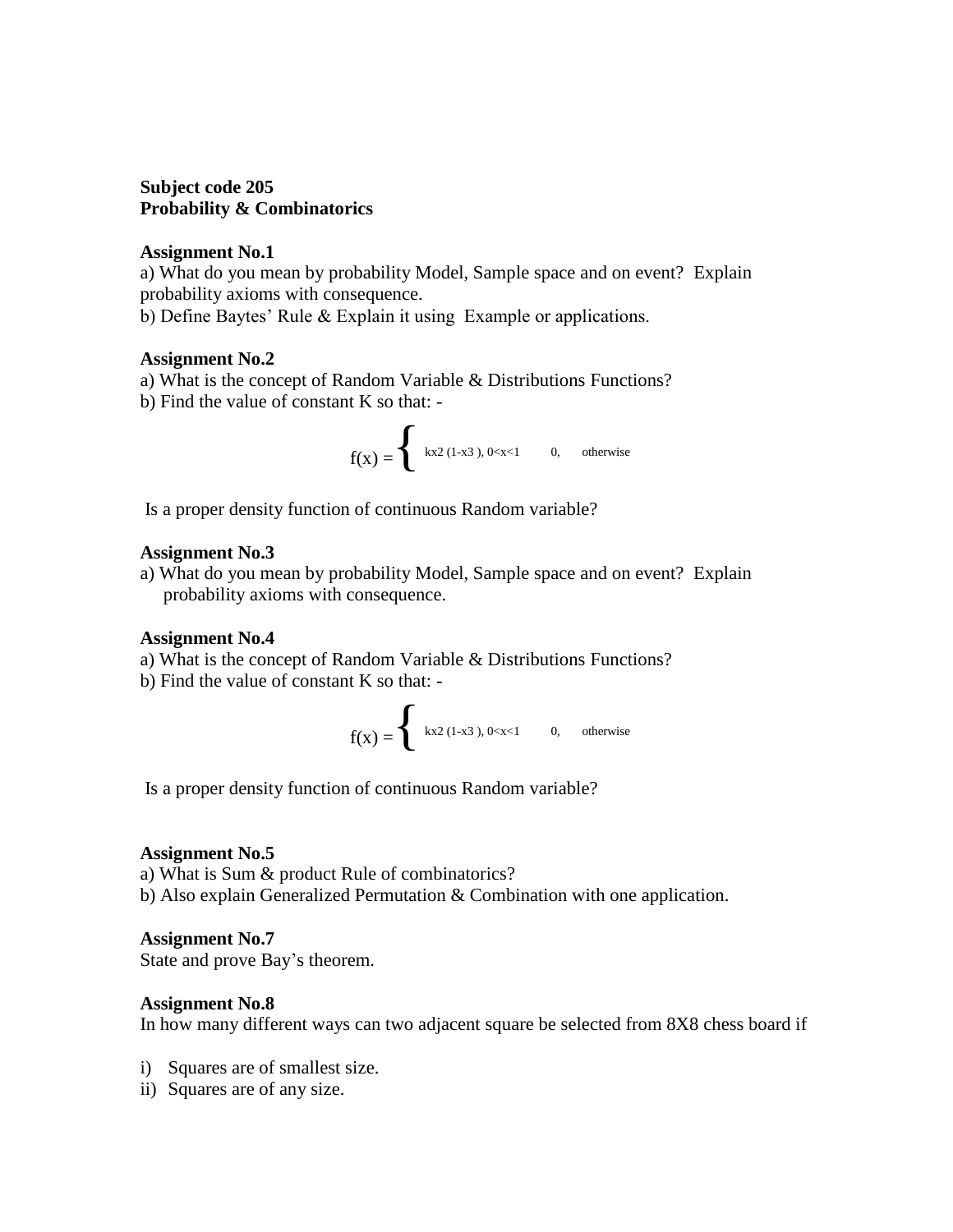# **Assignment No.9**

What do you mean by de arrangements? Explain

# **Assignment No.10**

Write a short note on any two of the following

- a) Beta distribution
- b) Pseudo Random number generation
- c) Subjective Probability with an example

# **Assignment No.8**

Define Poisson distribution. Find its mean and variance. Solve recurrence relation

 $a_n-4 a_{n-1+} 4 a_{n-2=3}$ <sup>n</sup>

# **Assignment No.9**

What is the probability that a number selected randomly from 1 to 100 is

- i) Divisible by 3
- ii) Divisible by 3,5,and 7

**Course No-206 Windows Programming Lab Assignment No.1** Write a program in VB to input the date of birth and display the age of the user on behalf of system date